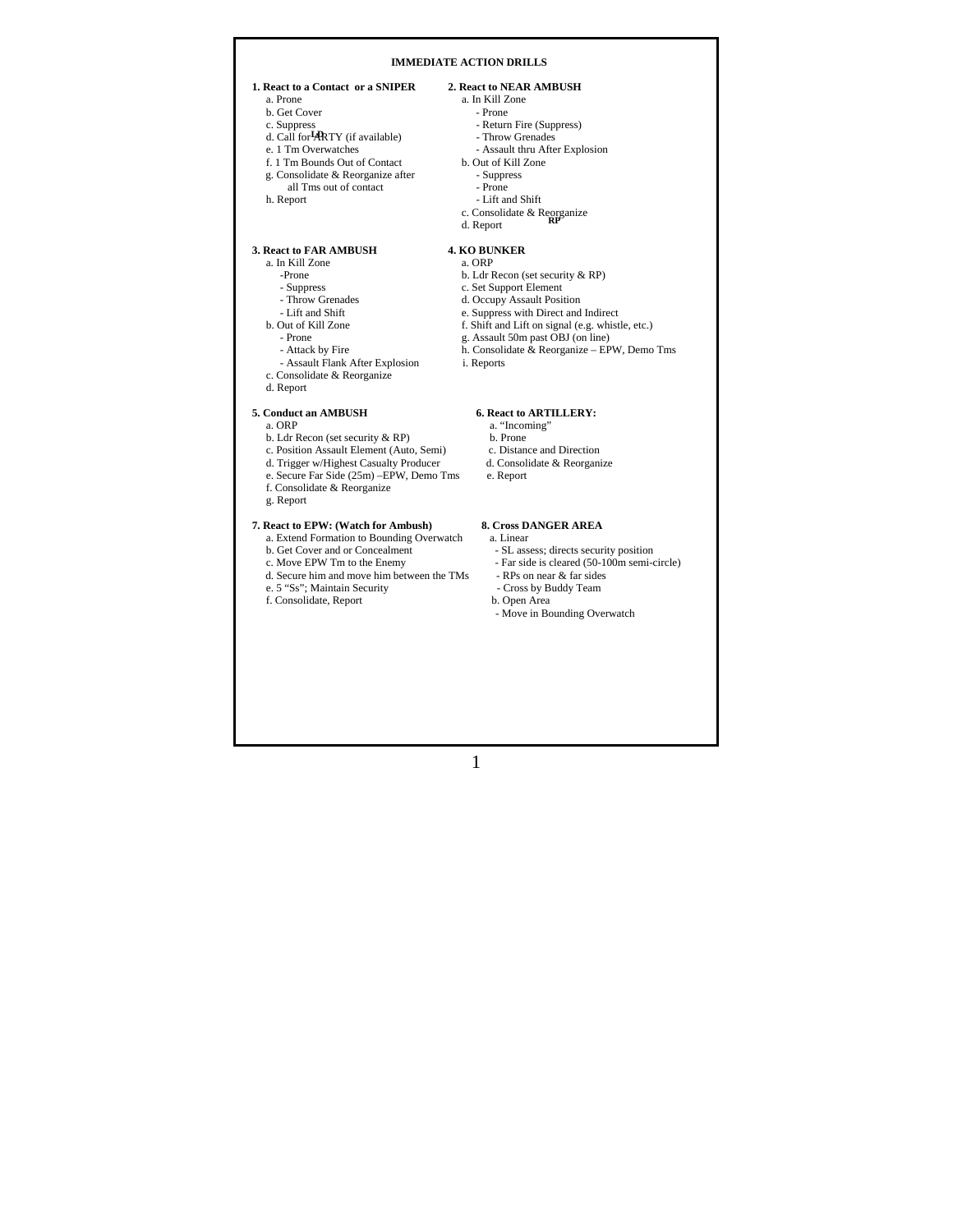# **CONDUCT A RECON: ACTIONS ON THE OBJ (OFFENSE)**<br>a ORP a. ORP<br>b. 5 pt. Contingency Plan b. 5 pt. Contingency Plan b. 5 pt. Contingency Plan b. 5 pt. Contingency Plan c. Leaders' recon c. Leaders' recon<br>d. Emplace Security and RP d. Emplace Security and RP d. Emplace Security and RP d. Emplace Security and RP d. Emplace Security and RP d. Nove R&S Tms to vantage points e. Set Support Element while e. Set Support Element while Assault Element or do a clover leaf moves to Assault Position f. R&S Tms move back thru RP f. Initiate Support Fires (Use ARTY if g. Recover Security possible<br>
h. Move 1 terrain feature from ORP g. Shift and g. Shift and Lift on signal (e.g. whistle, etc.) and Disseminate information h. Assault on line (trot); clear all bunkers i. Report i. Establish security 50m over OBJ j. ACE reports from both Tms k. Call out EPW, Demo Tms l. Consolidate in ORP; Report **CONSOLIDATE AND REORGANIZE** a. CONSOIDATE means get ACCOUNTABILITY and establish SECURITY b. REORGANIZE means, reestablish a CHAIN OF COMMAND and distribute ammo equally **LACE REPORT:**<br> **SALUTE REPORT**<br> **S** – Size<br> **S** – Size a. **L** – Liquids\_ b. **A** – Ammunition\_\_\_\_\_\_\_\_\_\_\_\_\_ **A** – Activity\_\_\_\_\_\_\_\_\_\_\_\_\_\_\_\_\_\_\_\_\_\_\_\_\_ L – Location (grid) d. **E** – Equipment\_\_\_\_\_\_\_\_\_\_\_\_\_\_ **U** – Unit (patches or markings)\_\_\_\_\_\_\_\_\_\_  $T - Time$  $E - Equipment$ **5pt contingency plan: FIVE "S's": G** - Going Where the Leader is going a. Search **Where the Leader is going a. Search O** – Others Who is going with the Leader b. **S**ilence **T** – Time Time Leader will be gone c. **Segregate (EMs,**  $W - What$  What to do if Leader doesn't return In time NCOs, Officers) **W** – What **What to do if Leader doesn't return In time NCOs, Officers <b>A** – Actions Actions to take if contact is made: d. Speed (to the rear) Actions to take if contact is made: a. If Leader makes contact: e. **S**afeguard (from locals) - He (Leader) will \_ - You (unit) will  $\overline{\phantom{a}}$  b. If you (unit) makes contact: - He (Leader) will \_ - You (unit) will \_

2